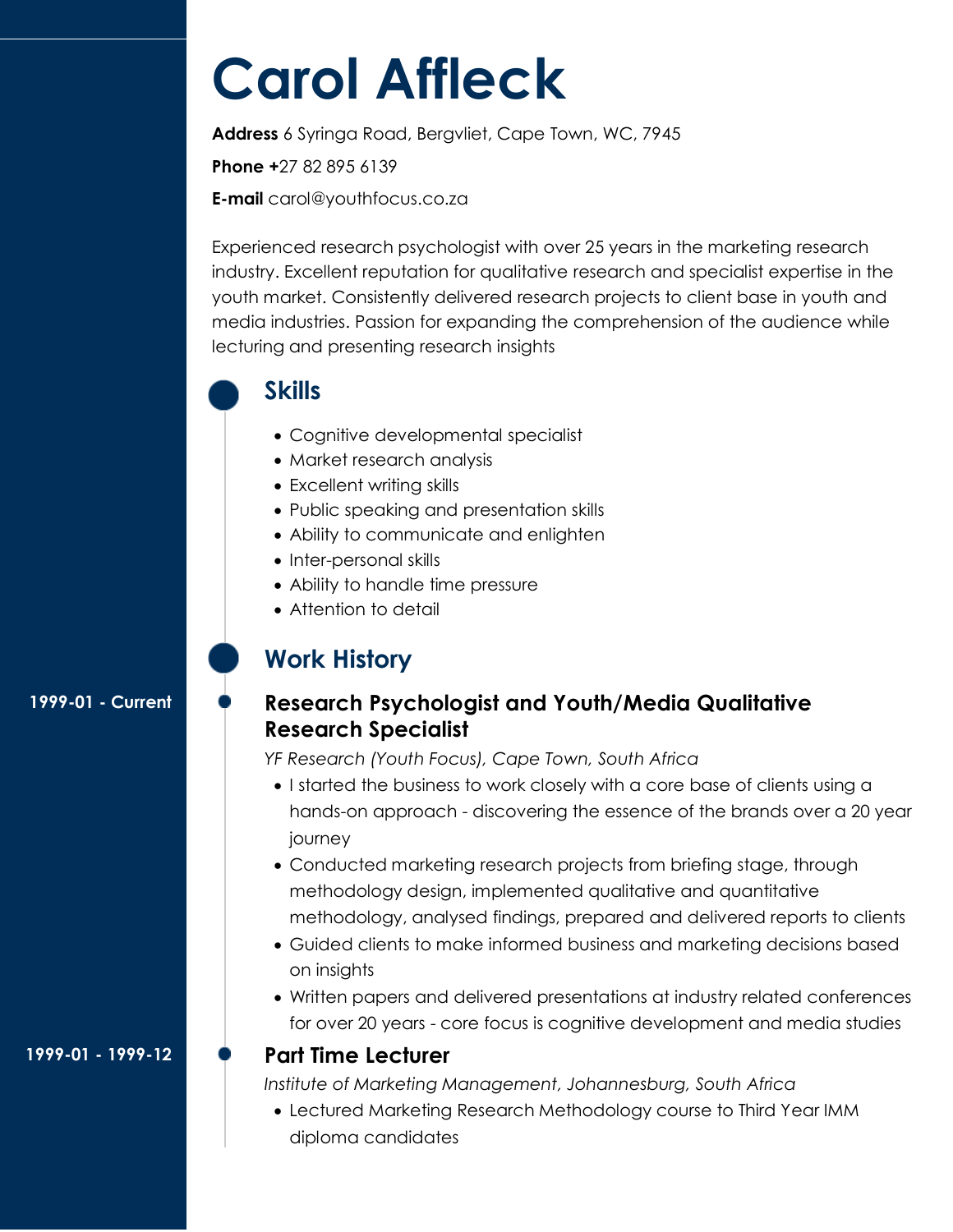|                   | • Selected material relevant to the course and presented in engaging<br>fashion                                                                                                                                                                                                                                                                                                                                                                                                                                                                |
|-------------------|------------------------------------------------------------------------------------------------------------------------------------------------------------------------------------------------------------------------------------------------------------------------------------------------------------------------------------------------------------------------------------------------------------------------------------------------------------------------------------------------------------------------------------------------|
| 1998-05 - 1998-12 | <b>Head Youth Market Research</b><br>KLA, Johannesburg, South Africa<br>• Headed up a child and teen research hub to research the youth market<br>• Trained internal staff on child research methodology<br>• Wrote and presented papers at industry conferences                                                                                                                                                                                                                                                                               |
| 1996-02 - 1998-04 | <b>Research Manager</b><br>ABSA, Johannesburg, South Africa<br>• Managed key research portfolios in the financial services industry<br>• Co-ordinated internal clients and external research suppliers and<br>advertising agencies<br>• Managed youth market research portfolio                                                                                                                                                                                                                                                                |
| 1992-01 - 1996-01 | <b>Trainee Researcher to Head of Child Research Division</b><br>Research Surveys, Johannesburg, South Africa<br>• Performed quantitative and qualitative research<br>• Wrote and presented papers at industry conferences<br>• Headed up specialist children's research unit<br>• Trained staff in qualitative research methodology<br><b>Education</b>                                                                                                                                                                                        |
| 1988              | <b>Bachelor of Arts, University of Port Elizabeth</b>                                                                                                                                                                                                                                                                                                                                                                                                                                                                                          |
| 1989              | Psychology and English Majors, Port Elizabeth<br>BA Honours (Psychology) Cum Laude, University of Port<br><b>Elizabeth</b><br>Psychology, Port Elizabeth<br>• Marriage and Family Intervention<br>• Psychopathology of Childhood<br>• Psychopathology of Adulthood and Ageing<br>• Therapeutic Psychology<br>• Social Psychology<br>• Quantitative Techniques<br>• Research Methodology<br>• General Psychology<br>• Psychological Testing and Assessment<br>• Applied Counselling Psychology<br>• Psychometrics<br>• Intro to Neuropsychology |
| 1991              | <b>Master of Arts, University of Port Elizabeth</b><br>Research Psychology, Port Elizabeth<br>• Participated in a directed two year Masters Course                                                                                                                                                                                                                                                                                                                                                                                             |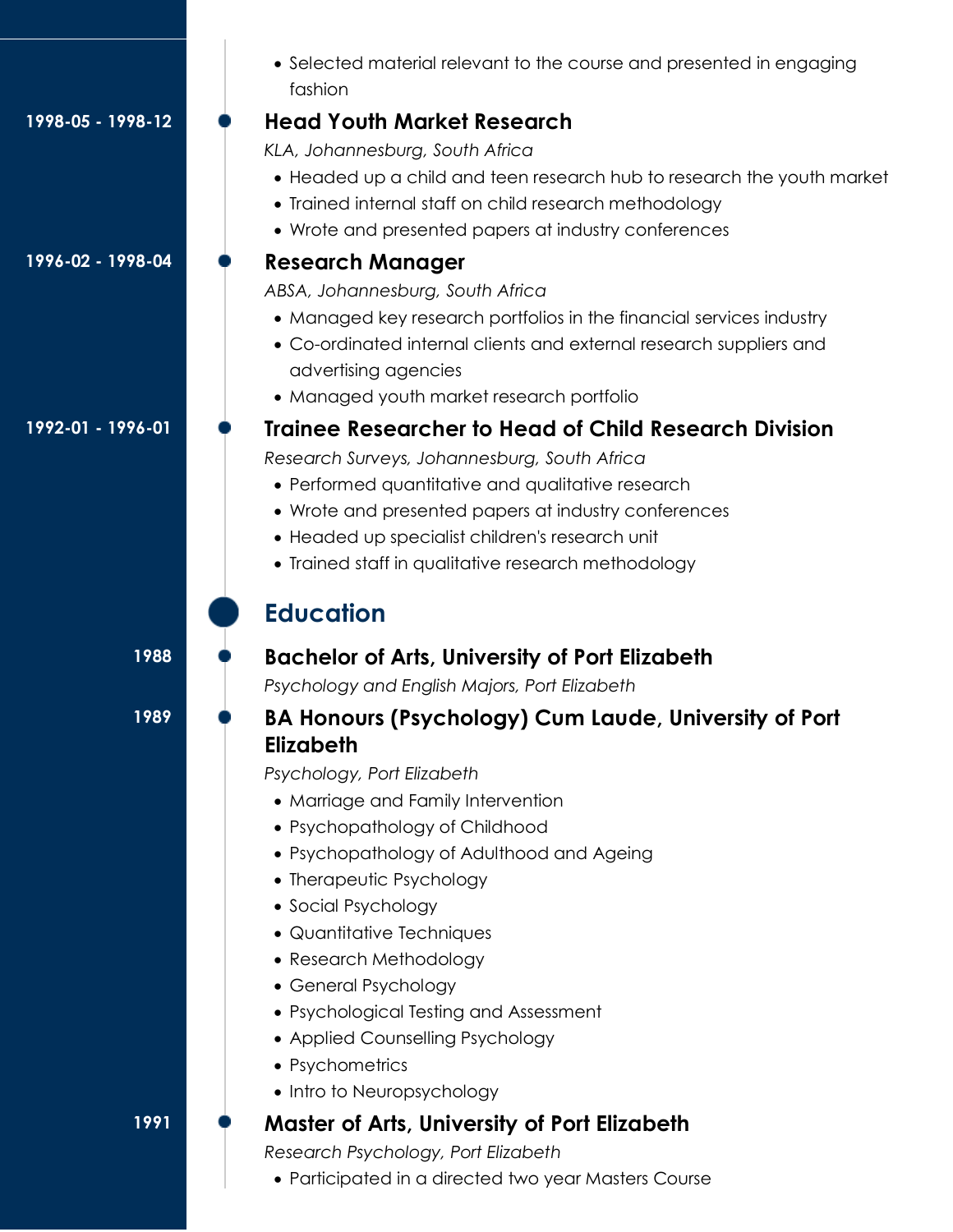- Year 1 Coursework: Advanced Quantitative Techniques, Advanced Research Methods, Psychological Test Theory
- Year 2: Internship in the UPE Psychology Research laboratory
- Lectured and Tutored Third and Fourth year students
- Completed Research Dissertation: The Factors Relating to Problem Solving Abilities amongst Learning Disabled and Normal Subjects

## **Accomplishments**

· Co-author of a paper presented in Brussels at the 25th International Congress for Psychology (19-24 July 1992) entitled "Temperament, Family Stability, and Cognitive Factors as predictors of Scholastic At-Risk Pre-schoolers: The Development of a Multivariate Scale"

· Presentation at SAMRA convention (1994) entitled "Through the eyes of a child: A developmental perspective"

· Presentation at SAMRA convention (1995) regarding children's cognitive processing of advertising

· Article published in South African Journal of Psychology (1996) entitled "Cognitive Maturity and Questioning Strategies Used by Learning Disabled and Normal Subjects: A Comparative Study"

· Presentation at Consumer Kids Conference in 1998 regarding pester power and purchase influence behaviour pros and cons.

· Article in MFSA Journal of Marketing regarding reduction in cognitive attention spans in the pre-teen market (2002)

· Presentation at the Marketing to Kids, Tweens and Teens Conference on Cognitive Developmental Levels (2003)

· Article in MFSA Journal of Marketing (Vol. 10 no 5) regarding the timepressured and sensory overloaded youth market (2004)

· Paper presented at SAMRA Convention (2005) entitled "I kid you not – The influence of sensory overload and time pressure on qualitative research with children and teens"

· Paper presented at Kid Republic conference regarding current and contemporary research practices with the youth market (2007)

· Paper presented at Kid and Teen Republic conference regarding Bridging gaps in one's marketing strategy by understanding developmental levels. (2008).

· Article published in the SA Journal of Marketing (Oct/Nov 08) entitled "Staring into the void that is the digital divide" (2008)

· Paper presented at 30th annual SAMRA Convention entitled "Effective methods for researching the youth market through an understanding of developmental levels" (2009)

· Paper Presented at the Wired Parenting Convention entitled Parenting the Wired Generation (2009)

· Radio (702) and Television (Great Expectations etv) interviews regarding effects of digital media on the youth market (2009)